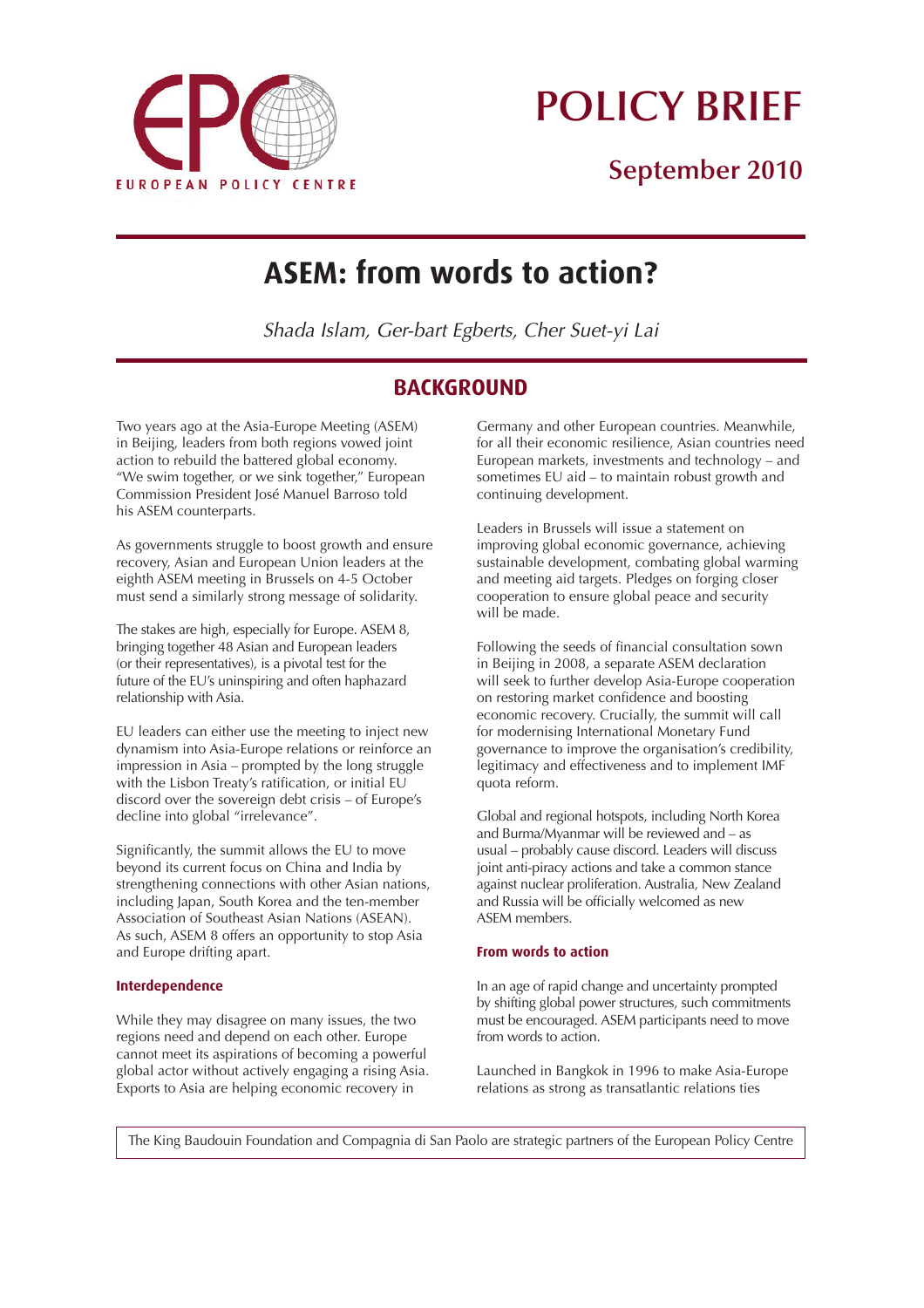and as vibrant as long-standing US-Asia links (including through APEC – the Asia Pacific Economic Cooperation forum), ASEM has had some success in fostering closer political, economic and cultural Asian-European contacts – and understanding.

In addition to the biennial ASEM summits, ministers and senior officials from both sides meet frequently to discuss global developments, trade, labour and financial issues. The Asia Europe Foundation (ASEF) in Singapore seeks to build stronger links between the two regions' non-state actors. An Asia-Europe Peoples Forum of civil society members and the

Those looking for quick breakthroughs at the Brussels meeting are likely to be disappointed. As an informal platform for discussion and consultation, ASEM meetings are not expected to produce immediate "deliverable results".

ASEM's key task has been to facilitate decisionmaking in other international fora. In Brussels, leaders will consult on preparations for the G20 Summit to be held in Seoul on 11/12 November. They will also discuss the state of play on climate change negotiations ahead of the conference in Cancun, Mexico, from 29 November-10 December.

President of the EU Council Herman Van Rompuy will chair the two days of talks, with Commission President Barroso and Belgian Prime Minister Yves Leterme by his side. Other European leaders are expected to turn up although the final tally has yet to be made.

However, Asian attendance is expected to be patchy. The Indonesia and the Philippines Presidents are not coming because of domestic concerns, Indian Prime Minister Manmohan Singh is preoccupied with the Commonwealth Games and the Russian and New Zealand Prime Ministers have also declined. Australia's new Prime Minister Julia Gillard, however, will make her first international appearance.

#### **Changing Asia**

Much has changed in Europe and Asia, in EU-Asia relations and on the global stage since ASEM was launched 14 years ago. If it is to survive in the age of globalisation, it will have to reflect, accommodate and leverage these changes.

To some extent, this adaptation to new realities is occurring. Despite criticism that it is now too big and unwieldy, the diversity of ASEM's membership – including large and small, rich and poor countries, democracies and communist nations, state-run and market economies – reflects Asia-Europe Business Forum meet at the same time as ASEM leaders.

The intense activity is impressive. However, meetings do not replace policy, photo opportunities are no substitute for real exchanges and making set speeches is not the same thing as listening and understanding. The relationship has undeniably lost much of its original lustre and excitement over the years. If the Asia-Europe relationship is to progress and go beyond ritual and process, both sides must look more closely at the substance of their ties.

## **STATE OF PLAY**

a changing world order where countries with different histories and values need to work together to tackle common challenges.

ASEM meetings often help to bring together leaders and officials who may not meet and interact elsewhere. With its focus on politics, economics and culture, ASEM has also injected a more multi-sectoral element into the previously trade-dominated Asia-Europe agenda. The forum also allows the creation of "mini alliances" of like-minded nations which want to pursue joint interests in other fora.

Changes in the EU since 1996 have impacted on relations with Asia. With EU enlargement, 12 former Eastern and Central European countries have become full members of ASEM. Europe is seen as an important player in regulatory behaviour and sets standards – for consumer products, car emissions, food products – in many parts of Asia. The entry of the Lisbon Treaty, meanwhile, has raised hopes that Europe will start punching its weight more forcefully on the global stage.

The changes in Asia have been more dramatic, visible and arguably, had an even stronger global impact.

Asian countries have weathered the financial and economic crisis much better than anticipated – and better than most European countries. China, India and several members of the Association of Southeast Asian Nations (ASEAN) are notching up impressive growth rates. Fiscal stimulus packages agreed by countries across the region have helped bolster the world economy. China's recent purchase of millions of euros worth of Spanish and Greek government bonds has helped to stabilise the European currency and restore market confidence.

#### **Asian "regional architecture"**

Meanwhile, an array of Asian initiatives aimed at building a new "regional architecture" are encouraging new contacts between Asian governments, businesses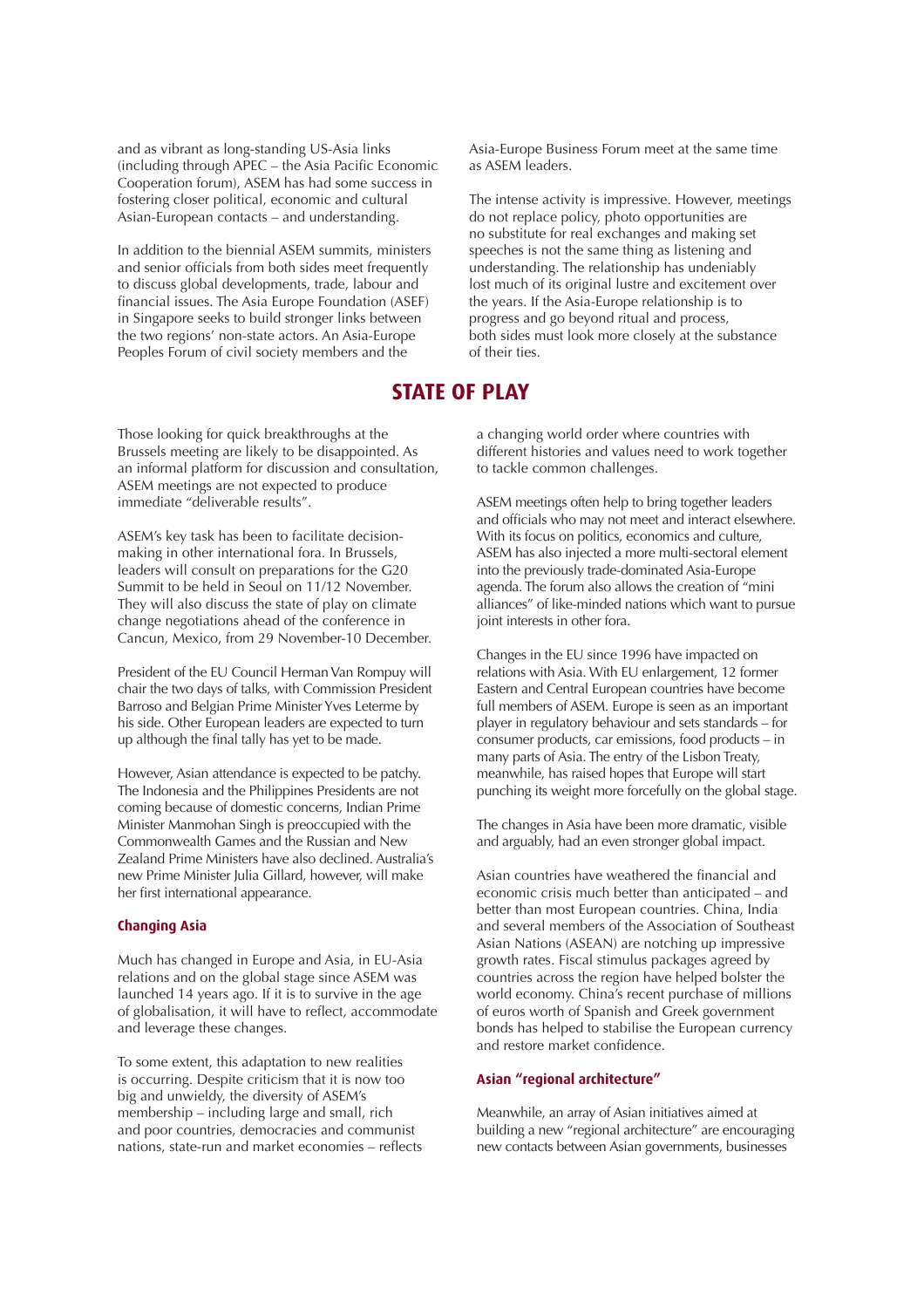and people. New roads, railways and pipelines are criss-crossing Asia. Trade within the region is growing at roughly twice that with the rest of the world.

The region is home to a dense web of overlapping regional and sub-regional institutions which are largely inter-governmental and mainly focused on specific goals. The key challenge facing the region is to build stronger institutions. ASEAN has said it wants to learn from the EU experience.

Asia's regional cooperation debate is spearheaded by ASEAN which is engaged in a fast-track road to further integration among its 10 members. Among recent moves, ASEAN governments have agreed to implement an ambitious Charter which includes plans to achieve an ASEAN Economic Community, with a frontier-free single market, by 2015.

ASEAN leaders meet regularly with their other Asian counterparts. The East Asia Summit (which includes ASEAN plus six Asian-Pacific neighbours) is being opened up to US and Russian membership. Adding to the integration momentum, the "noodle bowl" of Asian free trade agreements keeps getting larger.

As Asians build new regional alliances and partnerships, Europe must make sure it is part of the game and acquires a seat at the top table. The EU is especially anxious to join the East Asia Summit – but may have to wait for a while.

#### **EU-Asia relations remain patchy**

Outside the ASEM framework, the EU is working hard to forge closer relations with most countries in Asia – but with mixed results.

EU and Chinese leaders will meet for summit talks in Brussels right after the ASEM meeting. Identified as a "strategic partner" by the EU, China continues to be wooed ardently by European policymakers despite persistent concerns about Beijing's reluctance to open some sectors of the economy to foreign businesses and differences over human rights.

EU ties with other Asian countries are still mainly dominated by trade. Japan would like to negotiate an economic integration agreement with Europe, hoping to follow on the heels of South Korea which has just negotiated a Free Trade Agreement with Brussels. Taiwan wants a similar deal.

An EU-India Free Trade Agreement is expected to be finalised by the end of 2010 while similar accords are being negotiated with Singapore, Malaysia and Vietnam. Indonesia and the Philippines have negotiated partnership and cooperation agreements with the EU.

While these economic initiatives are important, Europeans have been unable to transform their economic strength into a stronger political presence in Asia. The EU needs to develop a central, strategic vision which looks at the different ways in which Asia's rise, growing global role and increased self-confidence are affecting Europe. None of the key challenges facing Europe – growth and jobs, climate change, immigration, terrorism – can be tackled successfully without closer engagement with Asia. ASEM, if used correctly, can provide a forum for just such inter-action.

## **PROSPECTS**

With 48 partners, representing half of the world's GDP, almost 60% of the world's population and 60% of global trade, ASEM could become a more potent player on the world stage. To achieve this, however, Asia and Europe will have to move the focus from process to substance. Decisions taken at the myriad ASEM meetings must be properly recorded, documented and implemented. Important decisions need to be taken on future enlargement and whether ASEM should have its own secretariat.

Most importantly, if ASEM is to fulfil its potential as a forum for consultation and coordination, Asia and Europe will have to develop a fresh, inclusive mindset, which focuses on what binds the two regions together rather than what divides.

Preparations for the Brussels meeting were marked by disagreements among ASEM officials on whether Russia should join as a European or Asian country, Asian frustration over EU insistence that only its Member States could be in the European group and the fact that EU Council President Van Rompuy, rather than the Belgian Prime Minister Leterme, will chair the meeting. Asians say these decisions are turning ASEM into a region-to-region "EU-Asia" dialogue, diminishing ASEM's value as a discussion forum for individual Asian and European countries.

One sign of such discord is the fact that Russia, Australia and New Zealand are in a so-called "Temporary Third Category", pending a future discussion on the procedures, criteria and principles of ASEM enlargement.

### **Discord on human rights**

Political discussions within ASEM have become more intense in recent years – but continue to be marred by